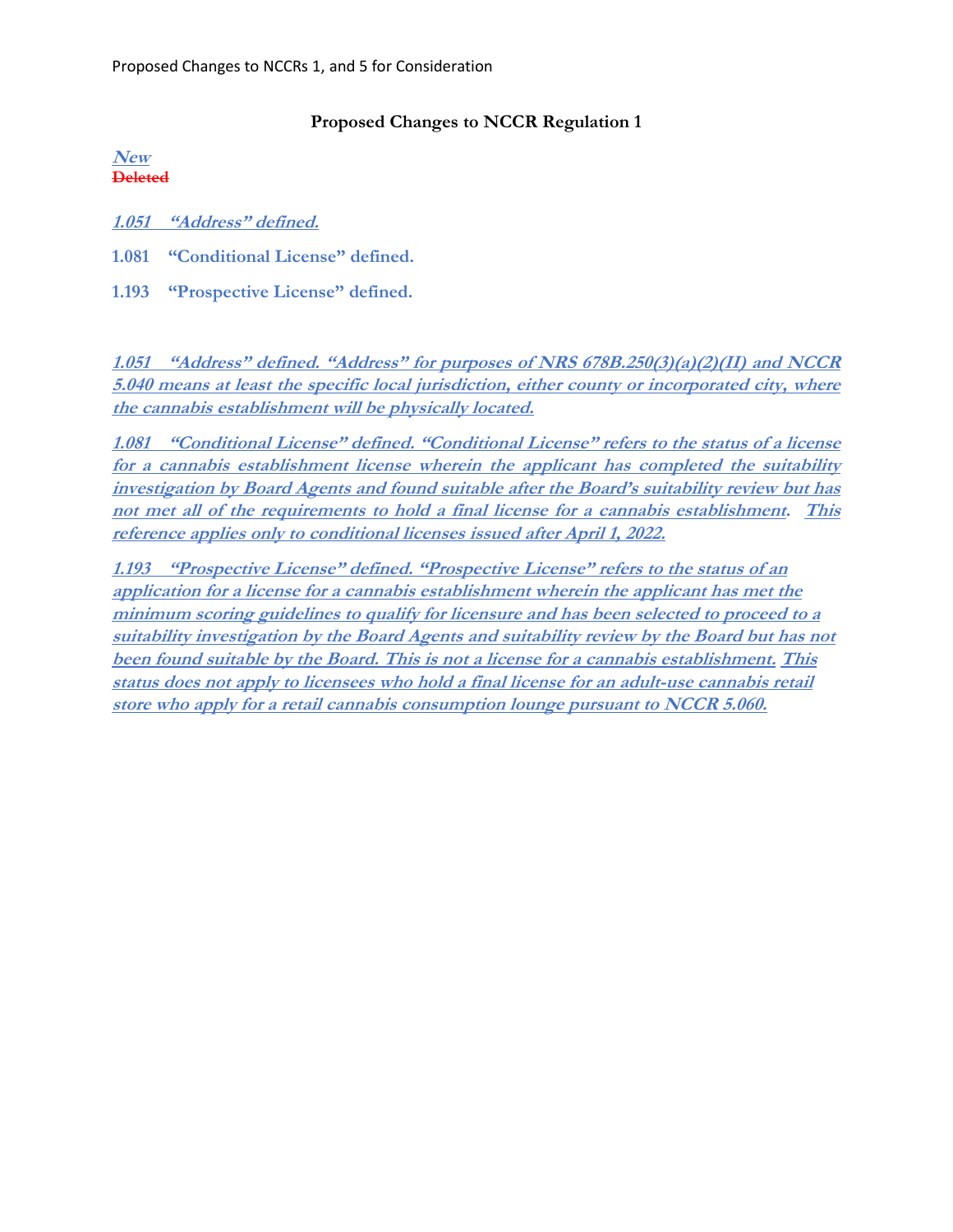## **Proposed Changes to NCCR Regulation 5**

## **New Deleted**

**5.020 Request for applications to operate a cannabis consumption lounge establishment: Notice by Board; required provisions; time period for submission of applications.**

**5.040 Licensing of cannabis establishments: Criteria of merit; relative weight. Prior to requesting applications pursuant to NCCR 5.020, the Board will promulgate regulations on how the Board will determine the ranking of the applications made in response to a request by the Board pursuant to NCCR 5.020. Submission of application for a cannabis consumption lounge license.**

**5.045 Ranking of applications for retail cannabis store; proportional allocation of licenses for retail cannabis stores within each county; notification to locality of acceptance of applicants; prevention of monopolistic practices; revision or disqualification of application for criminal history of applicant or other person named in application Cannabis consumption lounge prospective and conditional licenses.**

**5.050 Request by applicant for ranked application score; request to review scoring information; designation of Board employee to respond to request; maintenance of information in application file. Prior to requesting applications pursuant to NCCR 5.020, the Board will promulgate regulations on how an applicant may review the scoring of an application made in response to a request by the Board pursuant to NCCR 5.020. Cannabis consumption lounge final licenses.**

**5.053 Petition for re-evaluation of suitability by the Board.**

**5.055 Issuance of license if Board receives only one application in response to request for applications; notification to locality. Prior to requesting applications pursuant to NCCR 5.020, the Board will promulgate regulations on how the Board will handle only one application made in response to a request by the Board pursuant to NCCR 5.020.Selection of social equity applicants.**

**5.060 Issuance of license is conditional until certain requirements for approval to begin operations are satisfied. Prior to requesting applications pursuant to NCCR 5.020, the Board will promulgate regulations on conditional licenses issued in response to a request by the Board pursuant to NCCR 5.020. Issuance of license if Board receives less applications than available cannabis establishment licenses for an open application period; issuance of license if adult-use cannabis retail store applies for a retail cannabis consumption lounge.**

**5.065 Written notice of denial of application. Procedure to request a reduction of initial and renewal fees for independent cannabis consumption lounge licenses.**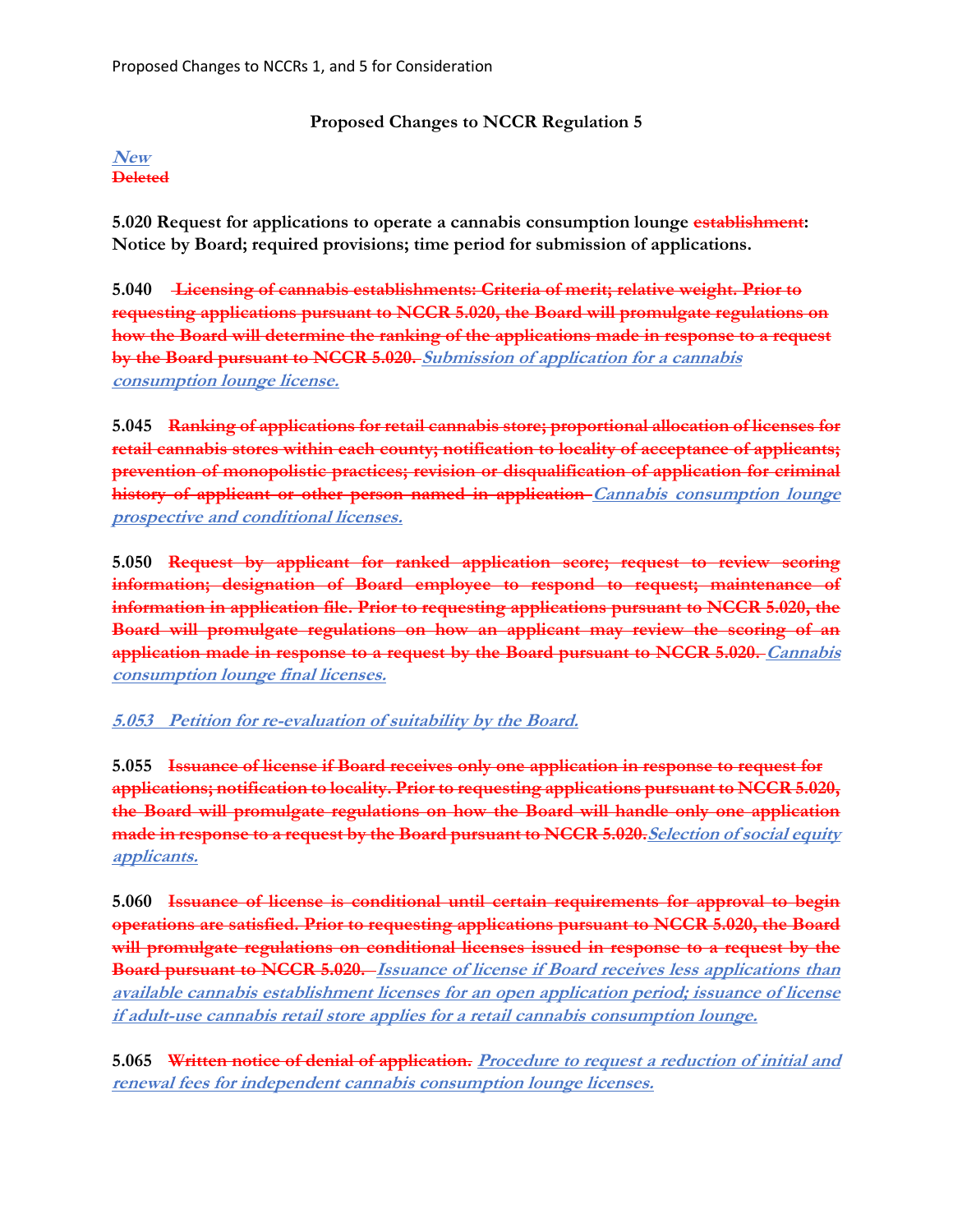**5.085 Surrender of conditional license if cannabis establishment has not received final inspection; extension of time for final inspection; fee not refundable.**

**5.020 Request for applications to operate a cannabis consumption lounge establishment: Notice by Board; required provisions; time period for submission of applications.**

1. As often as the Board deems necessary, the Board will determine whether a sufficient number of **cannabis establishments consumption lounges** exist to serve the people of this State and, if the Board determines that additional **cannabis establishments consumption lounges** are necessary, the Board will issue a request for applications to operate a cannabis **establishment** *consumption lounge*. The Board will provide notice of a request for applications to operate a cannabis **establishment consumption lounge** by:

(a) Posting on the Internet website of the Board that the Board is requesting applicants to submit applications;

(b) Posting a copy of the request for applications at the **principal** office**<sup>s</sup>** of the Board**, at the Legislative Building and at not less than three other separate, prominent places within this State**; and

(c) Making notification of the posting locations using the electronic mailing list maintained by the Board for cannabis establishment information.

**2. When the Board issues a request for applications pursuant to this section, the Board will include in the request the point values that will be allocated to each applicable portion of the application.**

2. The Board will accept applications in response to a request for applications issued pursuant to this section for 10 business days**. The Board will provide notice of a request for applications, that will specify the exact dates on which the applications will be accepted. beginning on the date which is 45 business days after the date on which the Board issued the request for applications and will specify the exact dates on which applications will be accepted.** The applicants must strictly adhere to the **written** instructions the Board provides for submittal of each application.

3. If the Board receives an application in response to a request for applications issued pursuant to this section on a date other than the dates set forth in subsection 2, the Board will not consider the application and must return the application **and application processing fee** to the **entity person** that submitted the application.

**5.040 Licensing of cannabis establishments: Criteria of merit; relative weight. Prior to requesting applications pursuant to NCCR 5.020, the Board will promulgate regulations on how the Board will determine the ranking of the applications made in response to a request by the Board pursuant to NCCR 5.020. Submission of application for a cannabis consumption lounge license. Upon a request by the Board for applications to operate a cannabis consumption lounge license, a person may apply for <sup>a</sup> cannabis establishment license that has an open application period. An applications must be submitted through the Board's designated electronic licensing application system during the time listed on the open application period. No applications will be accepted before or after the open application period. The deadline for application submissions and compliance with the application**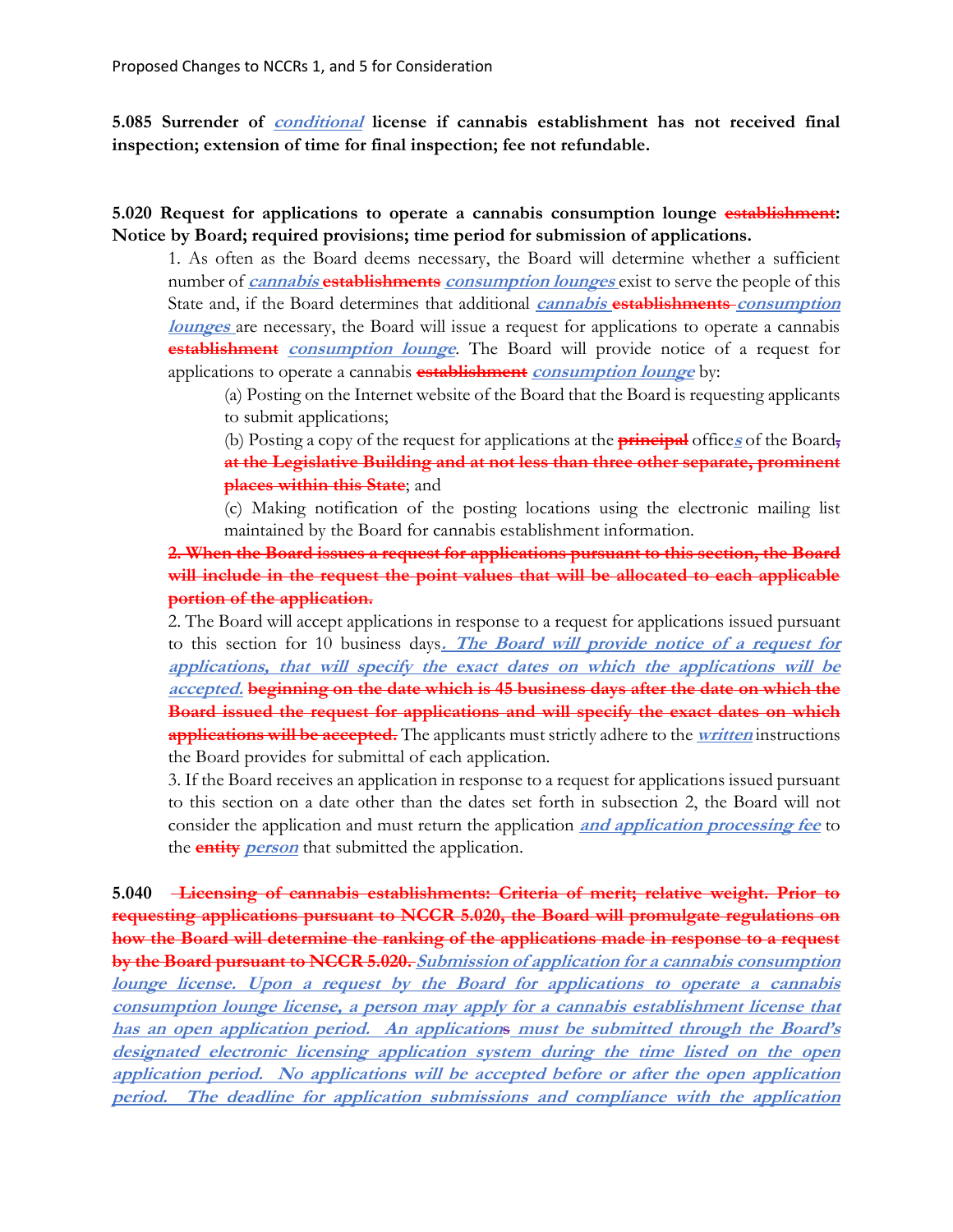**instructions will be strictly enforced. The Board will grant no grace period for an application once the application period has concluded. The Board will not be held responsible for any technical or other issues that may occur with the applicant may experience with the electronic licensing application system during the application period. Failure to submit an application, in a timely manner, for any reason including technical issues, will result in a denial. Questions on the application and/or application submittal process must only be submitted in writing to an email designated explicitly for that purpose in the written application instructions. All such emails will be posted publicly on the Board's website. Regarding such emails, the Board cannot guarantee a response within any particular time frame and/or prior to the application submittal deadline. No applicant is entitled to rely on any verbal information relayed to them regarding the application submittal process. All official application instructions will be posted on the Board's website at [www.ccb.nv.gov.](http://www.ccb.nv.gov/) The applicant must also provide a point of contact, as required by NCCR 2.050, and update that information as required.**

**An application for a cannabis establishment license is non-transferable.**

**1. To meet the minimum scoring guidelines, the initial application must include the following:**

**(a)****A one-time, nonrefundable administrative processing fee in an amount designated in NRS 678B.390 for that particular cannabis establishment license type.**

**(1) Applicants are solely responsible for ensuring the Board physically receives payment for the above referenced fee no later than 5:00 p.m., Pacific Time, on the final date of the open application period, at either the Board's Carson City office located at 1550 College Parkway, Suite 142, Carson City, Nevada 89706, or the Board's Las Vegas office located at 700 East Warm Springs Road, Suite 100, Las Vegas, Nevada 89119. Payments delivered to any other locations will not be considered valid or received. Payments must strictly comply with the application instruction requirements regarding submission of payments and will be rejected for any failure to comply with those application instructions. Payments must be made via one of the following methods: (1) electronic transfer via ACH through the Board's electronic licensing system; (2) cashier's check; (3) or money order. If payment is made by ACH, that process must be completed no later than 5:00 p.m., Pacific Time, on the final date of the open application period. If payment is made by cashier's check or money order, it still must be physically received no later than 5:00 p.m., Pacific Time, on the final date of the open application period. For applicants paying by ACH, if payment does not clear, the application will be deemed incomplete, untimely, and rejected. The Board and its staff are not required to notify applicants of the failure of their payments to clear. The Board is not responsible for any difficulties any applicant may experience in the timely submission of their electronic payment, no**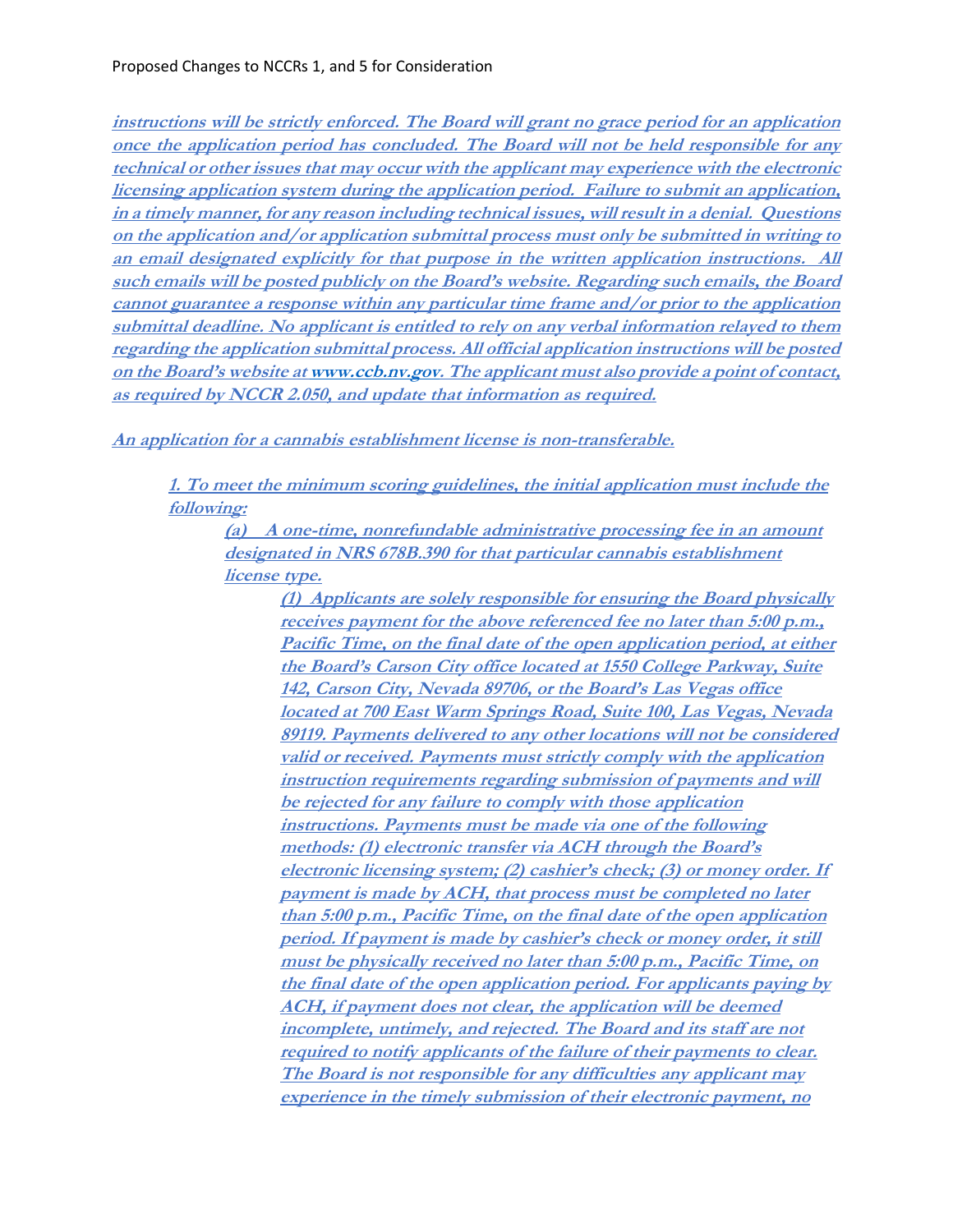**matter where such issues or problems may arise. For applicants paying by cashier's check or money order, such payment must be delivered in person to the Board offices listed in this subsection, but still must be physically received no later than 5:00 p.m., Pacific Time, on the final date of the open application period. Payments must not be dropped off in any drop boxes or mail slots which will result in the associated application being deemed incomplete, untimely, and rejected. The Board shall not be responsible for any payments that are late due to misdirected deliveries from the applicant or anyone else making the in person delivery, banking issues or mistakes, transportation problems and/or any other reasons. Payment will not be accepted via mail or any other form of commercial delivery service such as Federal Express, United Parcel Service, or DHL. Failure to timely pay the administrative proceeding fee will result in the associated application or applications being deemed incomplete and the Board shall reject them.**

**(b) The type of cannabis establishment license the applicant is applying for; (c) The legal name of the proposed cannabis establishment, as reflected in the articles of incorporation or other formation documents filed with the Nevada Secretary of State;**

**(d) An attestation that the applicant can, has, or will secure evidence that the applicant controls liquid assets in an amount of at least \$200,000.00 and will provide said evidence within the time frame required in NCCR 5.045(2)(a)(2);**

**(1) If and when an applicant meets the minimum scoring guidelines on the application and is selected for a prospective license this affirmation will be verified, and if untrue, may be used to deny the applicant a conditional license.**

**(e) The address where the proposed cannabis establishment will be located and, if applicable, the physical address of any co-owned or otherwise affiliated cannabis establishments;**

**(1) An attestation wherein the applicant agrees and understands that the actual location, when determined, where the cannabis establishment will be conducting business:**

**(I) must not be within 1,000 feet of a public or private school that provides formal education traditionally associated with preschool or kindergarten through grade 12 and that existed on the date on which the application for the proposed cannabis establishment was submitted to the Board; (II) must not be within 300 feet of a community facility that existed on the date on which the application for the proposed cannabis establishment was submitted to the Board; and (III) if the proposed cannabis establishment will be located in a county whose population is 100,000 or more, it must not be within 1,500 feet of an establishment that holds a nonrestricted**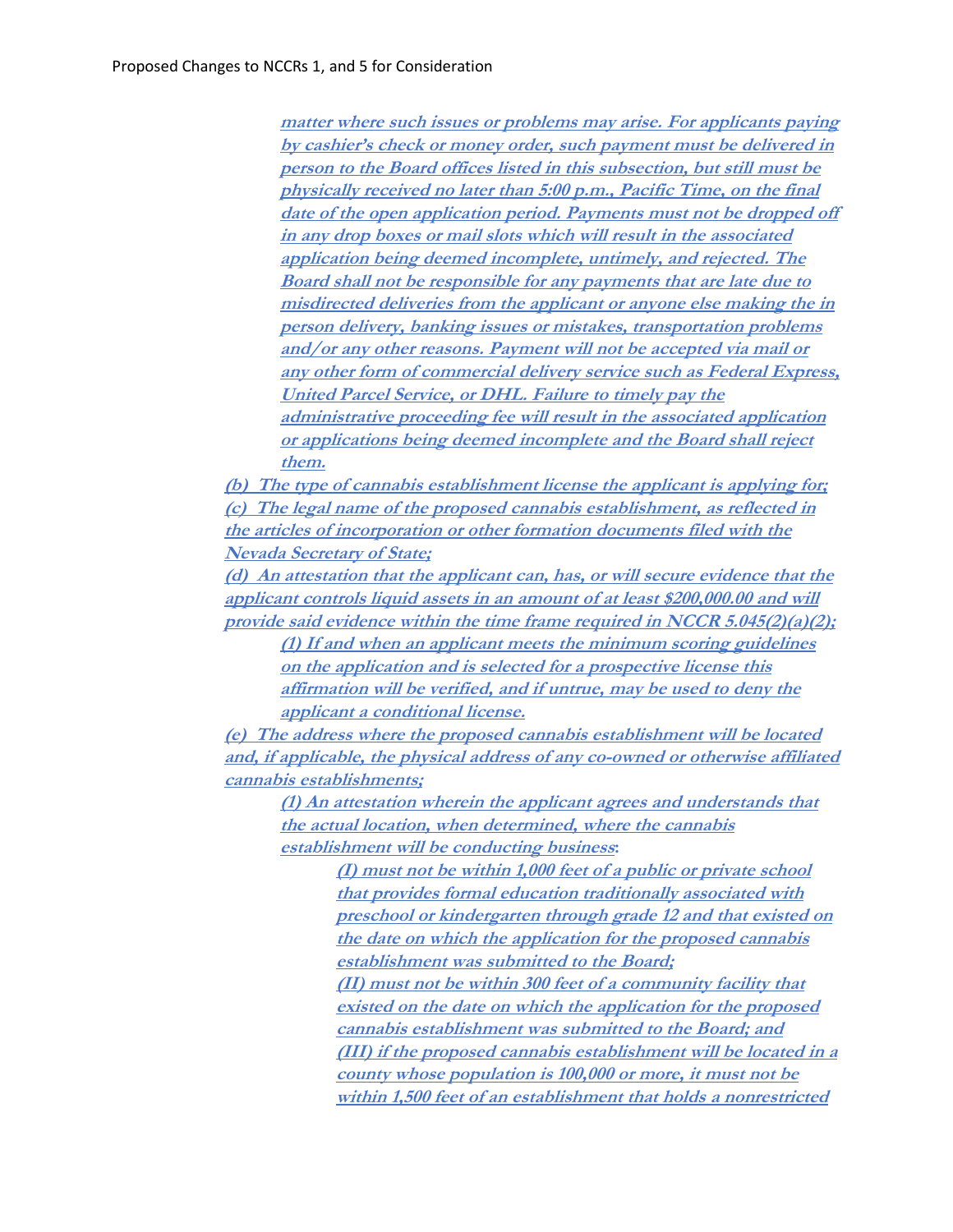**gaming license described in subsection 1 or 2 of NRS 463.0177 and that existed on the date on which the application for the proposed cannabis establishment was submitted to the Board.**

**→A cannabis sales facility applying for a retail cannabis consumption lounge license that met all distance separation requirements under the law in effect on the date the cannabis sales facility received the final license to operate, must attest agreeing and understanding that the actual location, when determined, of the cannabis establishment will meet all distance separation requirements.**

**(2) While the physical address may change prior to opening the cannabis establishment, this address will be used to identify the local jurisdiction where the cannabis establishment must be located and remain pursuant to NRS 678B.500.**

**(3) Once the applicant identifies the address, the applicant is limited to locations within said local jurisdiction pursuant to NRS 678B.500. (f) An attestation that the applicant can, has, or will secure evidence when available that the applicant either:**

**(1) owns the property on which the cannabis establishment will be physically located, or** 

**(2) has the written permission of the property owner to operate the cannabis establishment at that physical location;**

**(g) The mailing address, telephone number, and electronic mail address of the applicant;**

**(1) If contacted by the Board the applicant must respond immediately, but if that is impossible, then no later than 2 business days after contact by the Board. If the applicant does not timely respond to any Board communication that fact may be used to deny the applicant from receiving a prospective, conditional or final license.**

**(h) <sup>T</sup>he name, address, and date of birth of each natural person proposed to be an owner, officer or board member of the proposed cannabis establishment. If the applicant or an owner is anything other than a natural person, said applicant or owner must submit the aforementioned information for all owners who hold shares or any type of ownership interest directly or indirectly in any way that equate to 5% or greater;**

**(1) All owners within the ownership structure for the cannabis establishment must be listed if the person owns 5% or greater interest in any entity within the ownership structure.**

**(i) For cannabis consumption lounges only, an affirmation that no person who owns 5% or greater interest in any entity within the ownership structure has applied for another cannabis consumption lounge license.**

**(1) If any application has an owner who owns 5% or greater interest in any entity within the ownership organization chart and said owner is also on any other application wherein they are listed as an owner who owns 5% or greater interest in any entity within the ownership**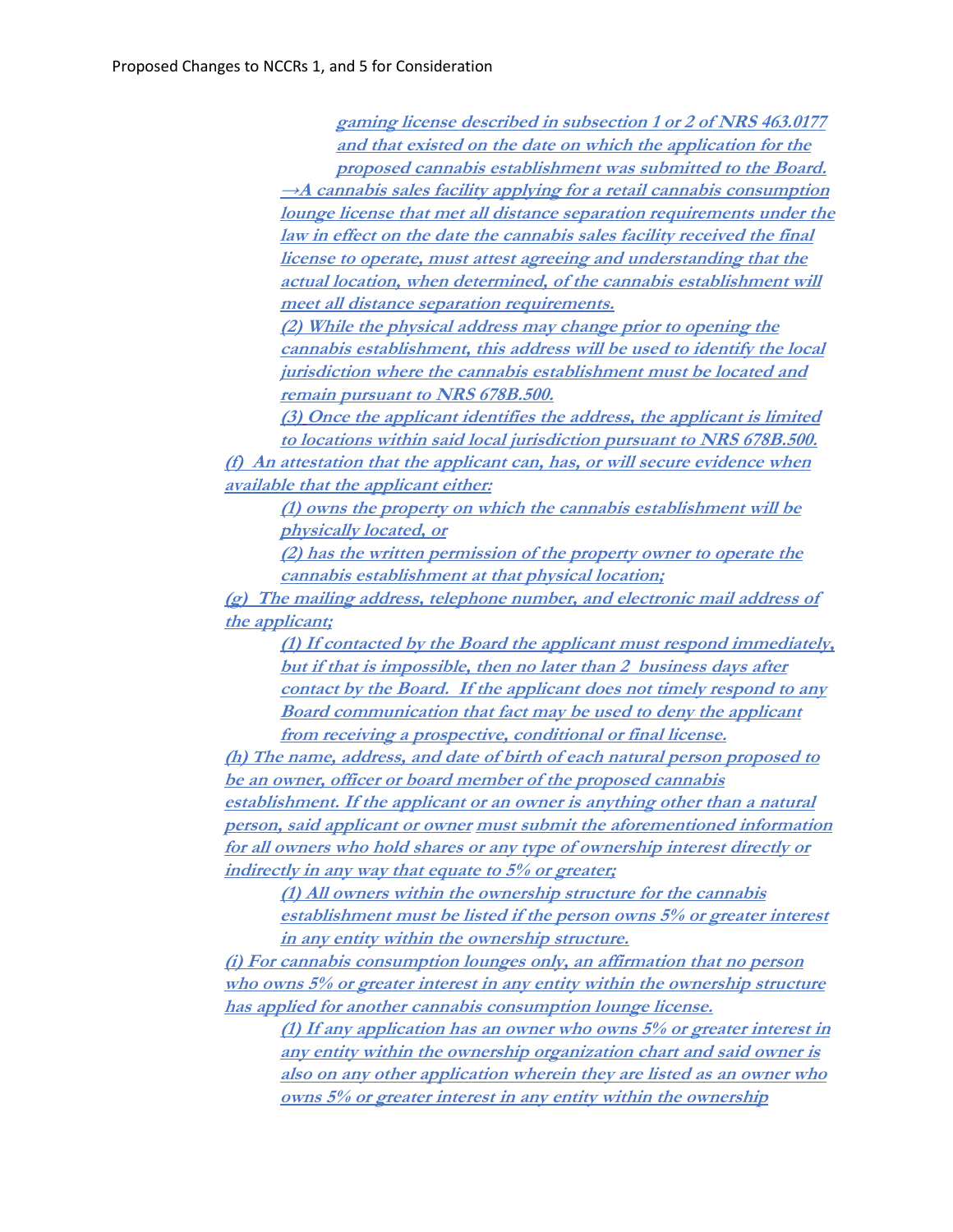**structure, all such applications will be removed from consideration. Any application removed for any reason will not have its administrative processing fee returned; it is a non-refundable fee. (j) For each owner, officer and board member listed in the application, please provide the agent card portal record number showing proof the person has applied for an agent card as a prospective owner, officer, or board member; (1) Payment of the agent card fee will not be required until the applicant has met the minimum scoring guidelines on the application and has been selected for a prospective license. Applicants must complete all other sections of the application, including a complete set of the person's fingerprints, which must be submitted to the Central Repository for Nevada Records of Criminal History for submission to the Federal Bureau of Investigation for its report. (2) If any owner, officer, or board member listed in the application has been convicted of an excluded felony offense, per NRS 678B.050, the application will be removed from the process. (k) An affirmation that the applicant has and will implement a diversity plan as required under subsection 2; (1) An applicant shall upload the diversity plan as further detailed below in section 2(a)(10)(I). (l) An attestation that the information provided to the Board to apply for the license is true and correct according to the information known by the attestant at the time of the attestation; and (m) An attestation stating, in pertinent part, the following: (1) By submitting this application, I agree to release and hold harmless the State of Nevada, the Cannabis Compliance Board, and each of their employees, attorneys, and consultants from any and all liability for any and all decisions and actions taken in response to the information and data submitted by me or obtained by the Cannabis Compliance Board regarding this application, including, but not limited to, any rejection and/or denial of this application.**

**5.045 Ranking of applications for retail cannabis store; proportional allocation of licenses for retail cannabis stores within each county; notification to locality of acceptance of applicants; prevention of monopolistic practices; revision or disqualification of application for criminal history of applicant or other person named in application Cannabis consumption lounge prospective and conditional licenses. There is no guarantee that an applicant who meets the minimum scoring guidelines and is selected by the random number selector for a prospective license will also receive a conditional license. To receive a conditional license, an applicant must be found suitable by the Board only after a suitability investigation is completed by Board Agents.**

**1. In the event the number of licenses for a consumption lounge type are limited, and if the application meets the minimum scoring guidelines to qualify, the application will be entered into a random number selector to determine which applicants will be**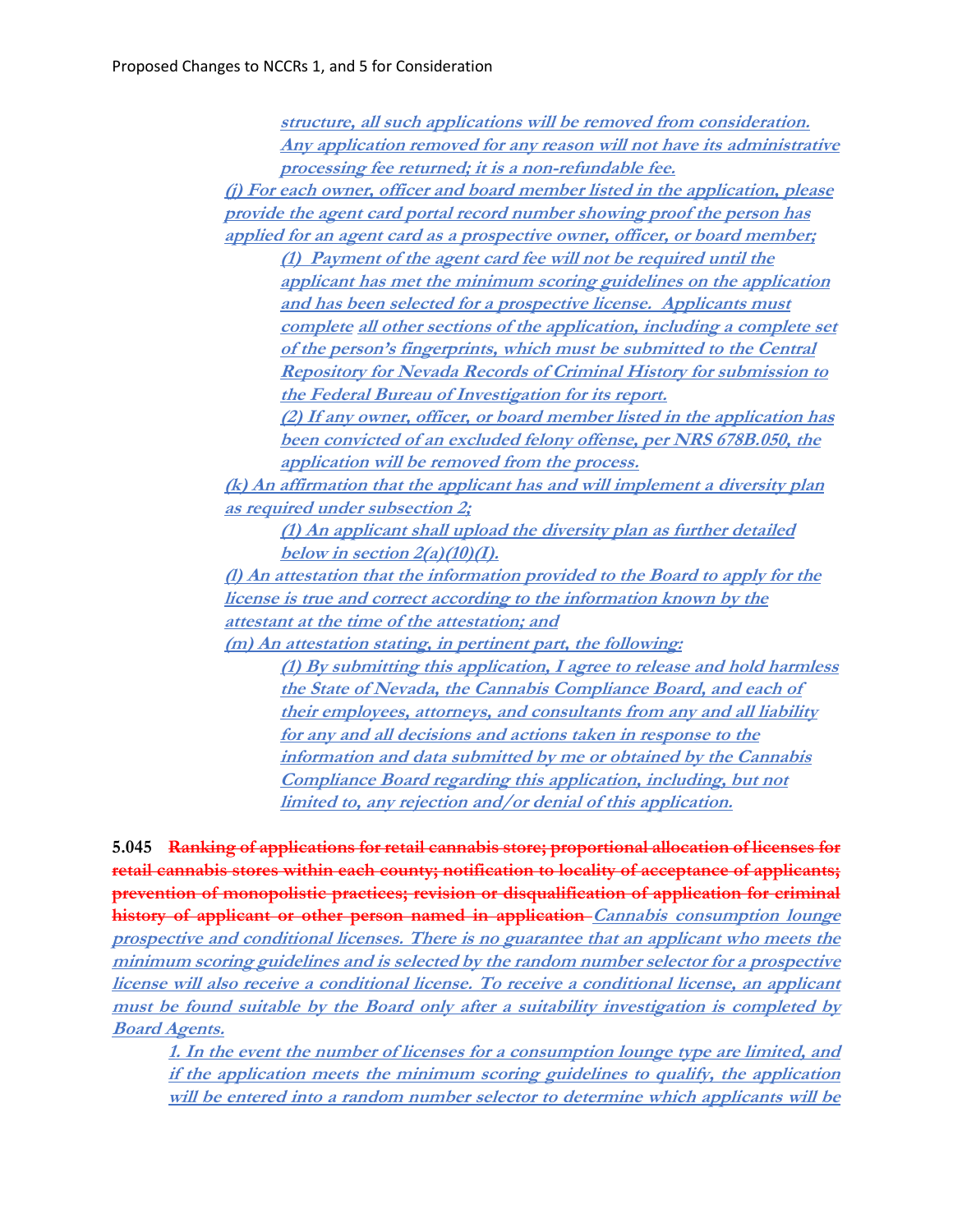**selected. If selected through the random number selector, the application will be eligible for a prospective license for a cannabis establishment. If there is no limit on the number of licenses to be awarded in any particular licensing period, a random number selector will not be used. However, the applicant must meet the minimum scoring guidelines before they can proceed to a suitability investigation by the Board Agents and suitability review by the Board to receive a conditional license.** 

**2. If the applicant has met the minimum scoring guidelines on the application and was selected for a prospective license for a cannabis consumption lounge, the applicant must fully cooperate with Board Agents to conduct a suitability investigation.** 

**(a) An applicant who receives a letter informing them that they received a prospective license and that they will be proceeding to a suitability investigation by Board Agents must upload the following documents within 120-days of receipt of such letter. There will be no extensions granted to the 120-day deadline with the exception of the funding requirement pursuant to subsection (2) below:**

**(1) If the applicant is applying for a license for a cannabis consumption lounge, the proposed hours of operation during which the cannabis consumption lounge plans to be open to consumers;**

**(2) Evidence that the applicant controls \$200,000.00 in liquid assets;**

**(3) Operating procedures consistent with the NCCRs to ensure the use of adequate security measures;**

**(4) Operating procedures consistent with the NCCRs for the use of an inventory control system;**

**(5) Operating procedures consistent with the NCCRs for handling such cannabis or adult-use cannabis products;**

**(6) Whether the owners, officers or board members of the proposed cannabis consumption lounge have direct experience with the operation of a cannabis establishment in Nevada and whether they have demonstrated a record of operating such an establishment in compliance with Nevada's laws and regulations for an adequate period of time to demonstrate success;**

**(7) Whether the owners, officers or board members of the proposed cannabis consumption lounge have direct experience with the operation of a cannabis establishment in a state, jurisdiction or country other than Nevada and whether they have demonstrated a record of operating such an establishment in compliance with the laws and regulations of that state, jurisdiction or country.**

**(8) The educational and life experience of the persons who are proposed to be owners, officers or board members of the proposed cannabis consumption lounge;**

**(9) The experience of key personnel that the applicant intends to employ in operating the cannabis consumption lounge for which the applicant seeks a license and a short description of the role in which each personnel will serve for the organization and their responsibilities;**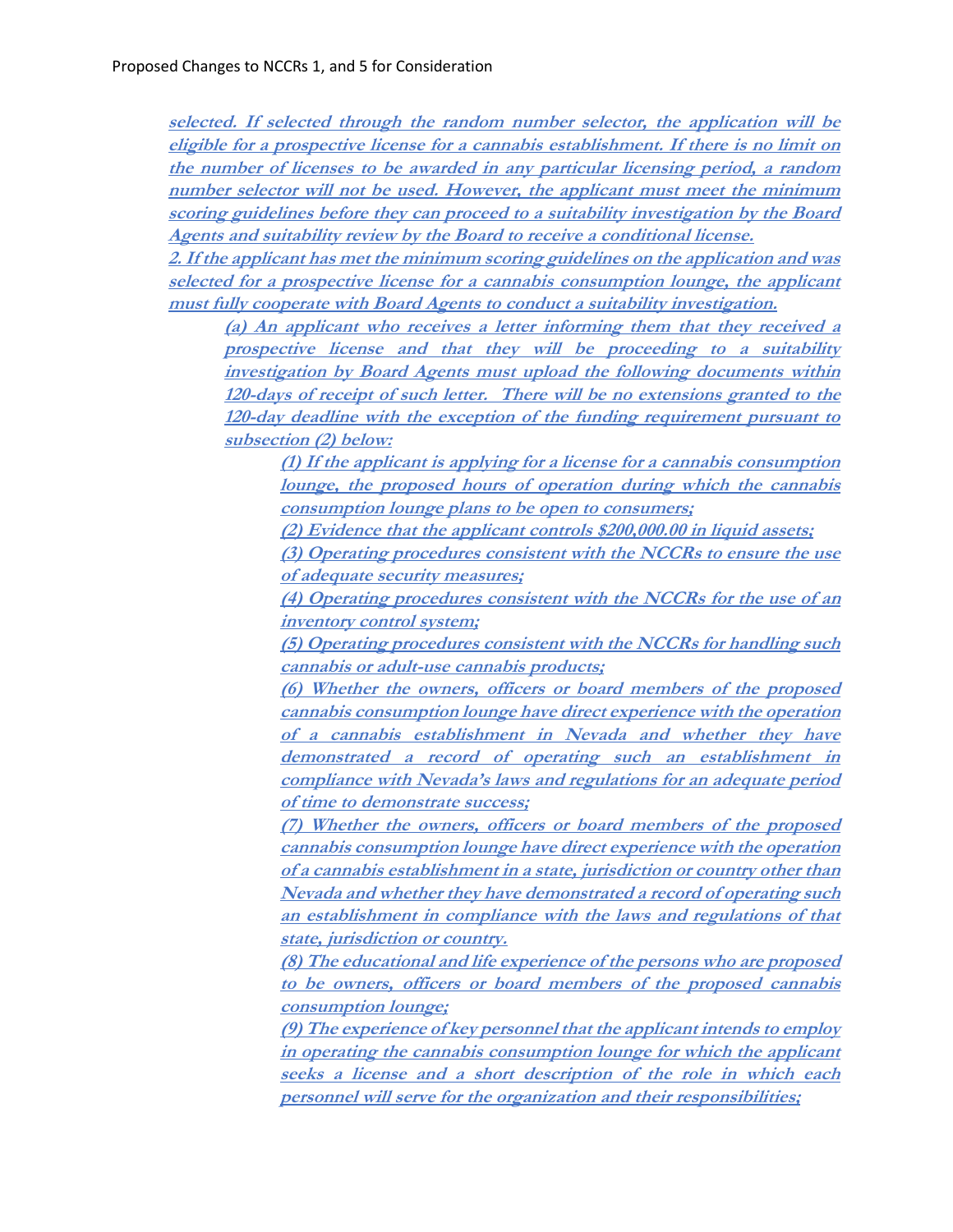**(10) A diversity plan which must be in the form of a detailed written plan that includes objectives, timetables, and evaluation metrics and describes the steps an applicant will take to ensure that the cannabis consumption lounge will promote the meaningful inclusion of diverse groups. The Board will determine whether the stated goals outlined in each Diversity Plan are reasonable and represent a good faith effort to assure that the applicant, who has met the minimum scoring guidelines on the application, accords all persons an equal opportunity in contracting and employment. As used in NRS 678B.280(1)(f), diversity refers to minorities, women, and the inclusion of other persons of backgrounds which are disproportionately underrepresented. However, the inclusion of other underrepresented groups, including, but not limited to, veterans, persons with disabilities, and LGBTQ+, is encouraged.**

**(I) The Diversity Plan, referenced in subsection (10) above, must include the following information:**

> **(i) The demographic information of each owner, officer, board member, employee, and independent contractor as currently known by the applicant;**

> **(ii) Strategies for obtaining a diverse group of owners, officers, board members, employees, including executive positions, management, and independent contractors;**

> **(iii) Employee hiring and retention diversity goals adopted by the applicant;**

> **(iv) A plan for diversity related outreach or events the applicant will conduct to support its diversity goals in ownership, investment, management, employment, and contracting;**

> **(v) Any materials from the applicant on its mentoring, training, or professional development programs for diverse groups;**

> **(vi) Proposed timelines and benchmarks for achieving the diversity goals outlined in the Diversity Plan, or in the alternative, a narrative describing the applicant's ability to record and report on the components of the Diversity Plan;**

> **(vi) Any other information that demonstrates the applicant's commitment to diversity in ownership, investment, management, employment, and contracting; and**

> **(vii) Any other information or documentation required by the Board.**

**(11) Last two fiscal year financial statements (or a statement explaining why the financial statements are not available), including an income**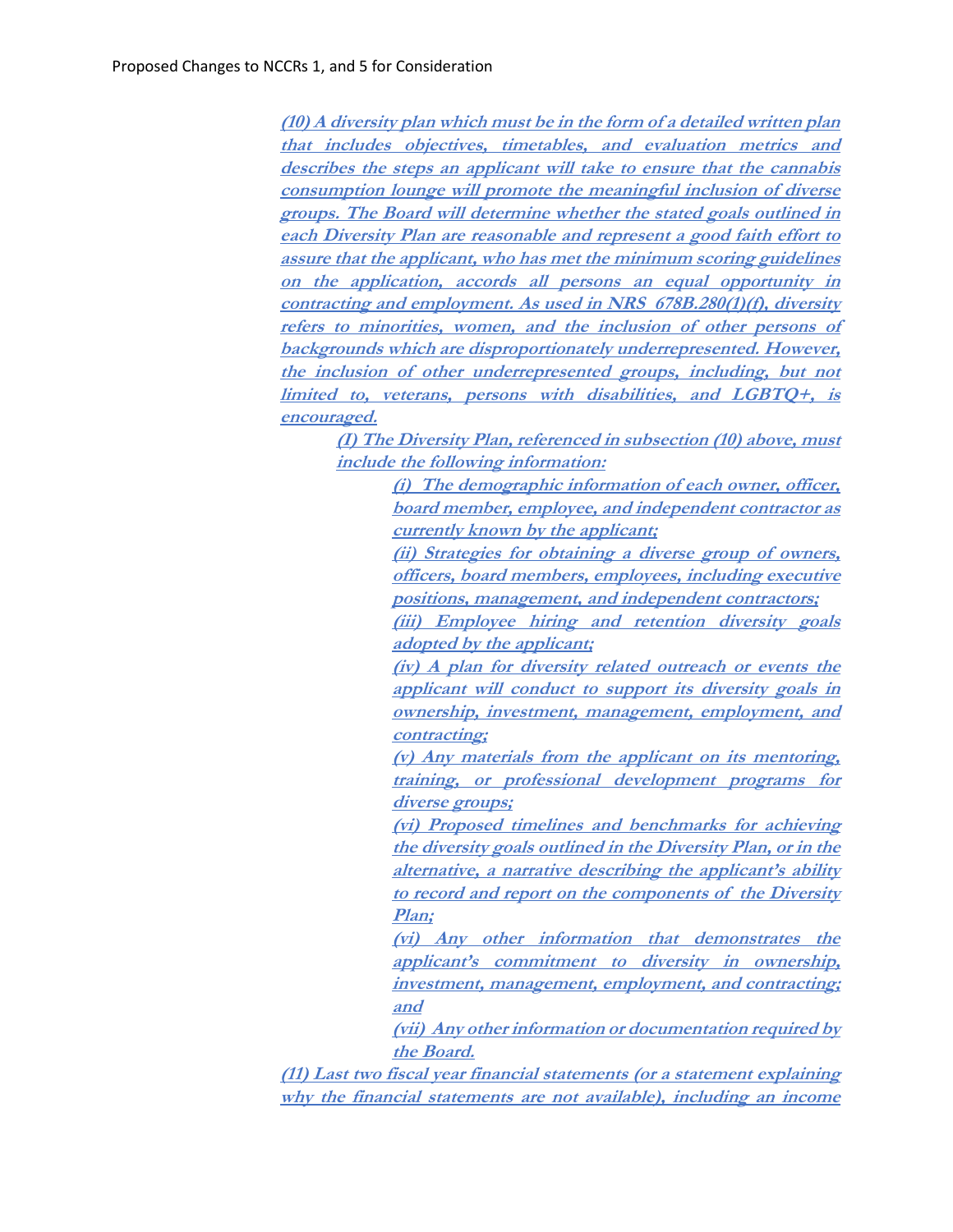**statement, balance sheet and earnings before interest, taxes, depreciation, and amortization (EBITDA);**

**(12) Resumes or curriculum vitae for all owners, officers, and board members;**

**(13) Two-year business plan and first-year operating budget for the cannabis establishment;** 

**(14) History of the company; and**

**(15) If a publicly-traded company, the most recent Non-Objecting Beneficial Owner (NOBO) list.** 

**(b) An applicant who receives a letter informing them that they received a prospective license based on the social equity criteria and is proceeding to a suitability investigation by Board Agents must upload the following documents in addition to the documents listed in subsection (a) within 120 days of receipt of such letter:**

**(1) Evidence that a social equity applicant's residence is in an approved census tract by displaying an original or certified copy of any two of the following documents:**

**(I) A receipt from the rent or lease of a residence located in an approved census tract;**

**(II) A lease of a residence located in an approved census tract on which the applicant appears as the lessee during a lease term within the previous five years;**

**(III) A record from a public utility for a service address located in an approved census tract dated within the previous five years; (IV) A bank or credit card statement indicating a residential address located in an approved census tract dated within the previous five years;**

**(V) A stub from an employment check indicating a residential address located in an approved census tract;**

**(VI) A document from a state or federal court indicating a residential address located in an approved census tract dated within the previous five years;**

**(VII) A document issued by an insurance company or its agent, including, without limitation, an insurance card, binder or bill, indicating a residential address located in an approved census tract;**

**(VIII) A record, receipt or bill from a medical provider indicating a residential address located in an approved census tract;** 

**(IX) Tax records for the most recent tax year, other than the records described in paragraph (XI), indicating a residential address located in an approved census tract;**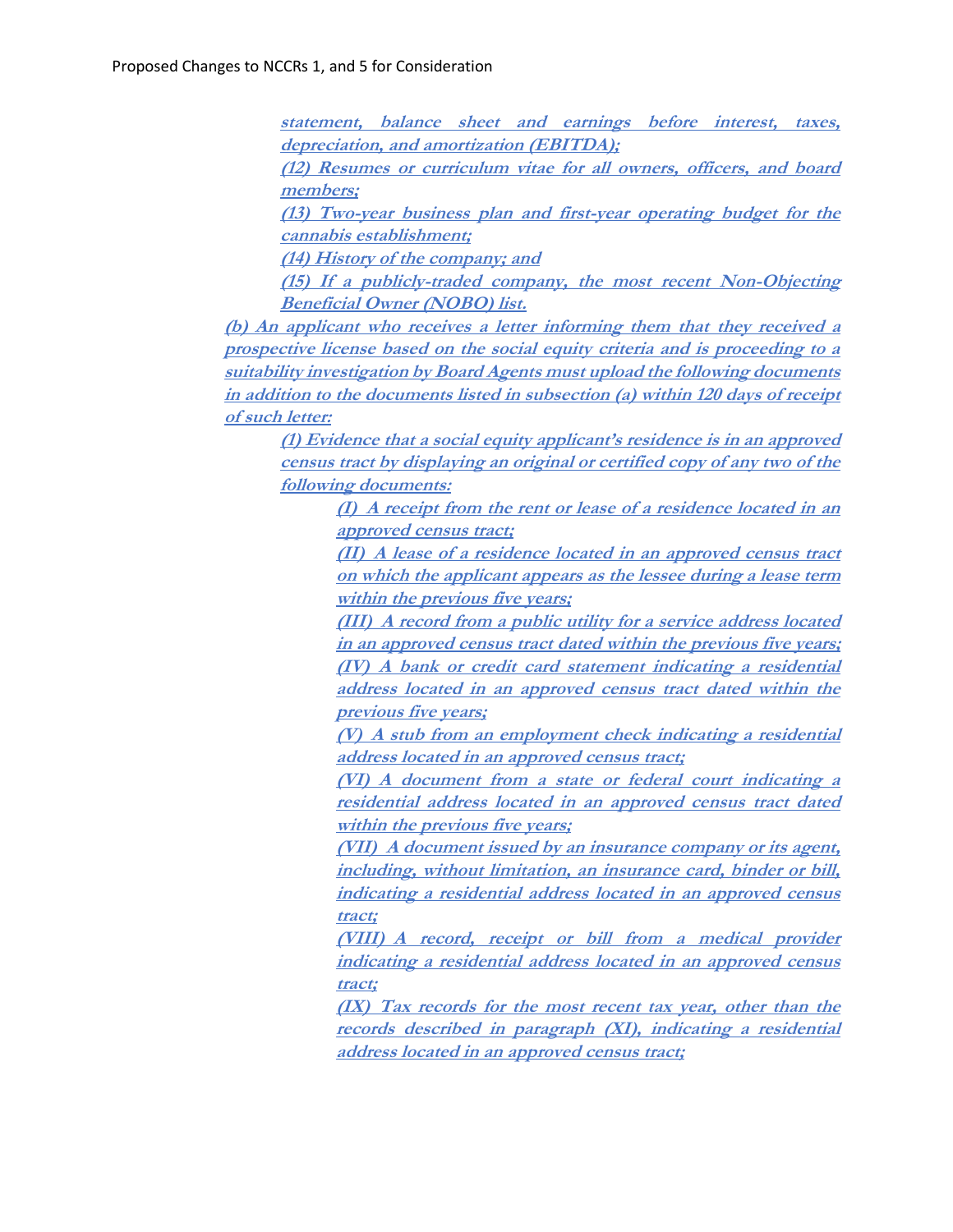**(X) A statement or bill requesting payment, other than a bill from a medical provider, indicating a residential address located in an approved census tract dated within the previous five years; (XI) A record of property taxes assessed or paid for the most recent tax year for a residence located in an approved census tract;**

**(XII) A deed of trust or other documentation of a current mortgage for a residence located in an approved census tract;**

**(XIII) A record from an educational institution in an approved census tract which establishes that the applicant is currently enrolled in the educational institution or an identification card issued by the educational institution dated within the previous five years that contains the address in which the applicant resided;**

**(XIV) A receipt from a hotel, motel, recreational vehicle park or campground located in an approved census tract indicating not fewer than 30 days of consecutive residency which is dated within the previous five years;**

**(XV) A voter registration card issued to the applicant within the previous five years;**

**(XVI) Documentation of receipt of benefits in an approved census tract under any state program of public assistance dated within the previous five years;**

**(XVII) A Leave and Earnings Statement, or an equivalent or successor form, indicating residency in an approved census tract, of an applicant who is a member of the military and who is deployed outside of Nevada while serving on active duty dated within the previous five years;** 

**(XVIII) A notarized statement from the owner of a residence located in an approved census tract indicating that the applicant physically resides at the residence dated within the previous five years;**

**(XIX) Documentation indicating that the applicant is a person for whom a fictitious address has been issued pursuant to NRS 217.462 to 217.471, inclusive; or**

**(XX) A form approved by the Board as proof of the applicant's residence in an approved census tract.**

**(XXI) As used in this section, "military" means the Armed Forces of the United States, a reserve component thereof or the National Guard.**

**(2) A social equity applicant must provide proof of conviction for a cannabis offense for either the applicant and/or the applicant's parent, sibling, or child. Required documents are as follows:**

**(I) Certified copy of the Judgment of conviction; and/or**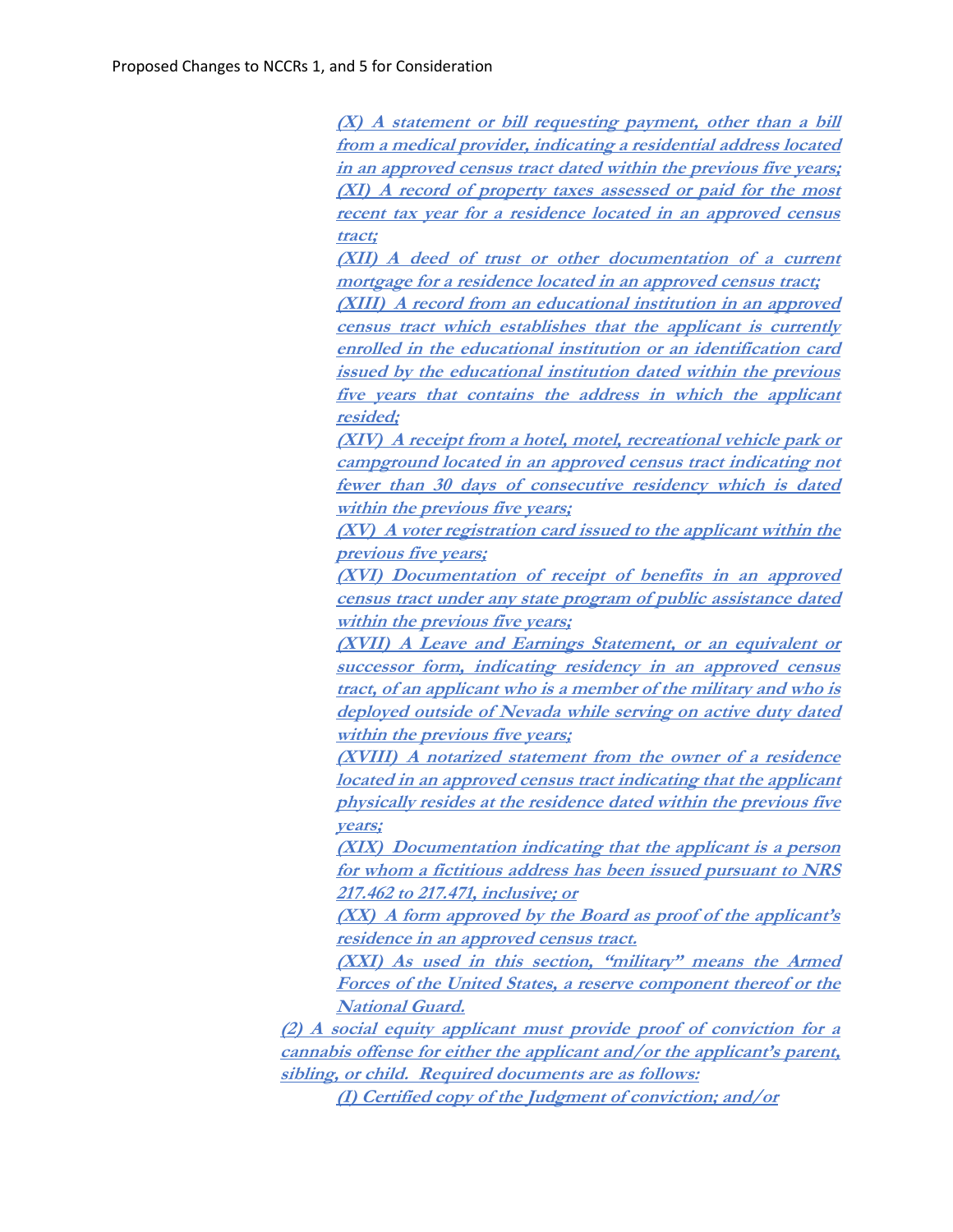**(II) Proceedings sheet and/or court minutes.**

**(c) The documents listed under subsection (a) of subsection 2 are the minimum documents applicants, who have met the minimum scoring guidelines on the applications, are required to upload to the designated electronic licensing application system. If there are no responsive documents to one of the minimum required documents, the applicant must submit an explanation of why they omitted the document. The applicant must turn over any other documents requested by the Board. They must also facilitate in a timely matter any interview of an owner, officer, or board member requested by the Board or Board Agents. If the Board or Board Agents contact the applicant for any reason, the applicant must respond immediately. If an immediate response is not possible, the applicant must respond, no later than 2 business days after contact by the Board or Board Agents. If the applicant fails to respond to any Board or Board Agent communication in a timely manner, that fact may be used to deny the applicant from receiving a prospective, conditional or final license.**

**(d) When Board Agents complete a suitability investigation, a presentation shall be scheduled at an open and public meeting in front of the Board. The applicant and any requested owner, officer, or board member must be in attendance and prepared to give an affirmative presentation to the Board regarding its application for a license and final suitability determination. The applicant must be prepared to answer any and all questions posed by the Board during the open and public meeting.** 

**(e) The Board will determine on a case-by-case basis the relative weight to give, if any, to any criterion of merit considered and established by the Board. (f) Once an applicant's conditional license has been issued, the applicant's Diversity Plan will no longer be confidential.**

**5.050 Request by applicant for ranked application score; request to review scoring information; designation of Board employee to respond to request; maintenance of information in application file. Prior to requesting applications pursuant to NCCR 5.020, the Board will promulgate regulations on how an applicant may review the scoring of an application made in response to a request by the Board pursuant to NCCR 5.020. Cannabis consumption lounge final licenses.**

**1. If the applicant who has met the minimum scoring guidelines on the application receives a conditional license for a cannabis consumption lounge, the applicant must obtain the final license and become operational within the time limit set in NCCR 5.085. The applicant must work closely with state and local governments and officials to meet all necessary requirements to receive the final license which include, but are not limited to, the following:**

**(a) Compliance with the zoning and land use rules adopted by the local government in which the establishment will operate;** 

**(b) Issuance of a permanent or temporary business license for the operation of the cannabis establishment by the local government;**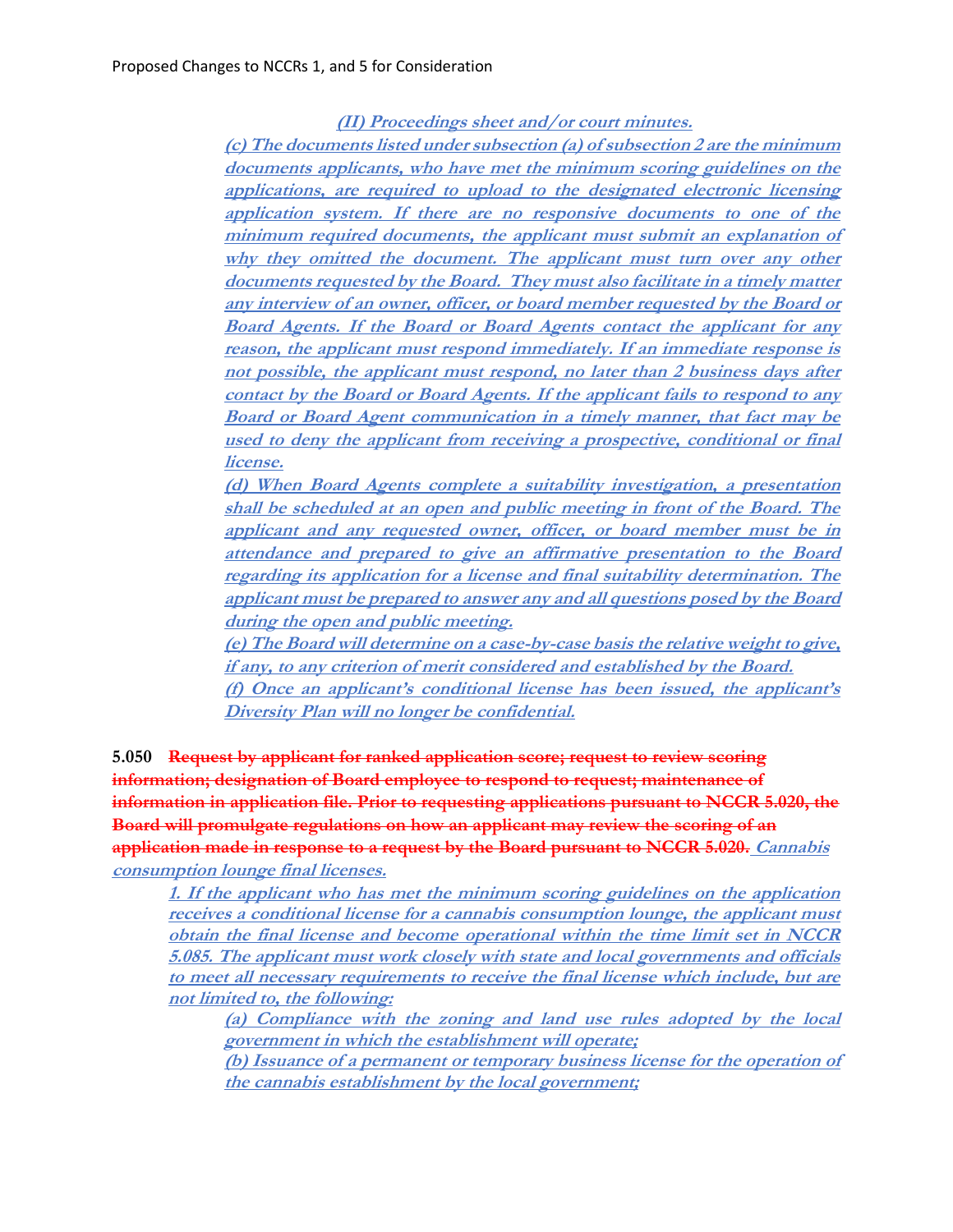**(c) Completion of a pre-opening final inspection of the cannabis establishment by the Board that results in a statement of no deficiencies or approved plan of correction; (d) Establishment and implementation of any and all other requirements as required by the specific regulations that governs the cannabis establishment license type awarded as well as any other requirement of the Board or local government; and (e) Full payment of all annual license renewal fees and outstanding time and effort billings.**

**5.053 Petition for re-evaluation of suitability by the Board. If the applicant who has met the minimum scoring guidelines on the application is denied a conditional license, they may petition the Board if they wish to have their suitability reevaluated based on said denial. The applicant must file their petition with the Board within 30 days from the date on the written denial letter from the Board. The petition must explain why the Board's evaluation of suitability that resulted in the denial of the conditional license was improper and provide any other information and/or documentation for the Board's determination. The Board may deny the petition or set the petition for a hearing within 90 days of receiving the petition.**

**5.055 Issuance of license if Board receives only one application in response to request for applications; notification to locality. Prior to requesting applications pursuant to NCCR 5.020, the Board will promulgate regulations on how the Board will handle only one application made in response to a request by the Board pursuant to NCCR 5.020.Selection of social equity applicants. Whenever the State of Nevada allocates licenses to social equity applicants during an open application period for a type of cannabis establishment license, a social equity applicant must meet the following criteria:**

**1. Social equity applicants are identified, and these criteria shall be added to the application process, as persons who:** 

**(a) Have at least 51% ownership in the business;** 

**(b) Have resided in one of the following census tracts nationwide for no less than the previous five years meeting the following two criteria:** 

**(1) A census tract with an Area Deprivation Index score of seven (7) state-only decile or higher; and**

**(2) A census tract that has an incarceration rate in the 90th percentile, or roughly 3.3% of everyone who grew up in the census tract was in jail or incarcerated at the time of the 2010 Decennial Census.** 

**(c) Are included in at least one of the following categories:** 

**(1) Convicted of a non-violent felony and/or misdemeanor cannabis offense; or**

**(2) Their immediate family member (parent, sibling, or child) was convicted of a felony cannabis offense and who lived in or currently lives in a census tract, designated by the Board, where:** 

**(I) A census tract with an Area Deprivation Index score of seven (7) state-only decile; and**

**(II) A census tract that has an incarceration rate in the 90th percentile, or roughly 3.3% of everyone who grew up in the**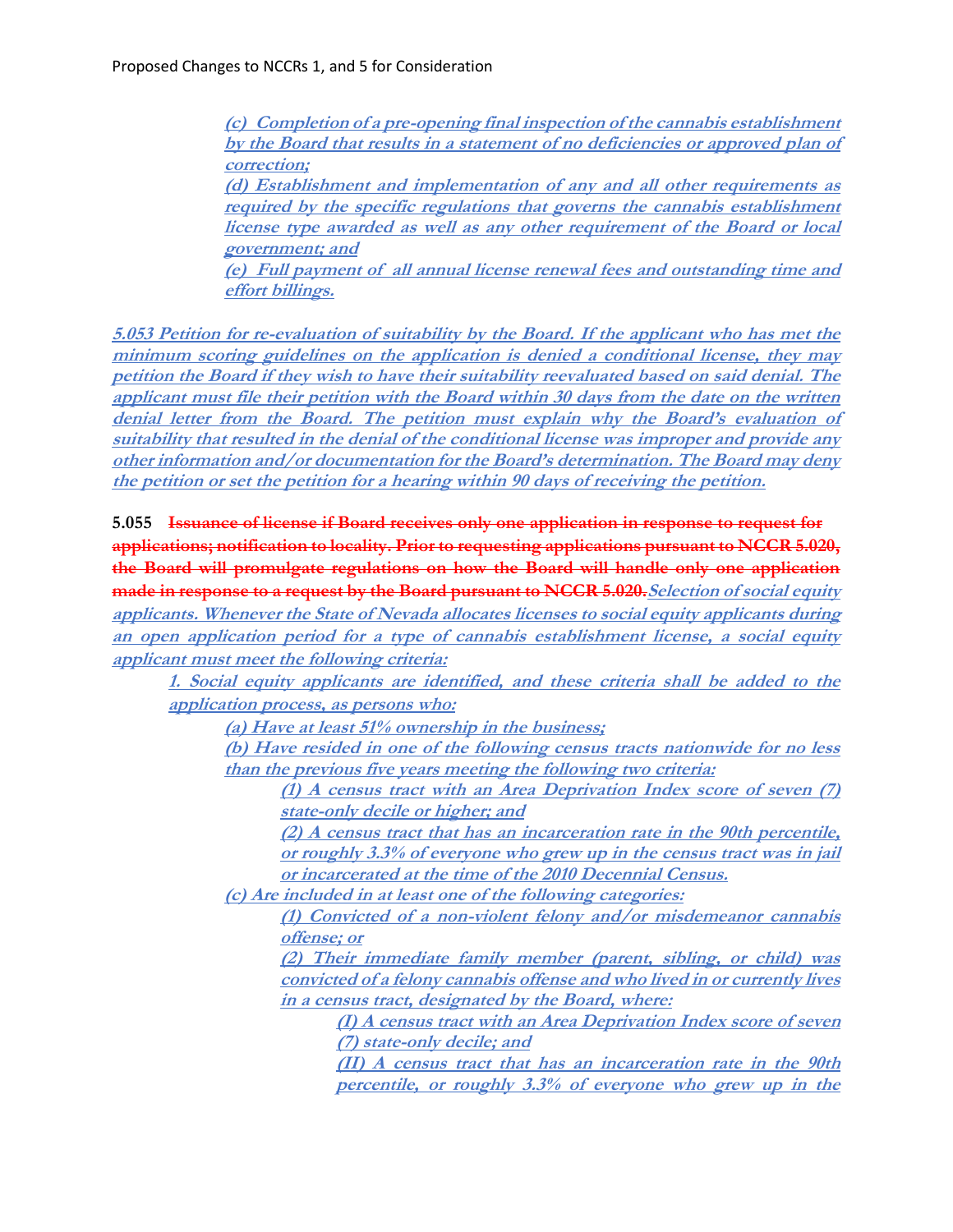**census tract was in jail or incarcerated at the time of the 2010 Decennial Census. 2. Social equity applicants shall have the administrative processing fee reduced by 75%.**

**5.060 Issuance of license is conditional until certain requirements for approval to begin operations are satisfied. Prior to requesting applications pursuant to NCCR 5.020, the Board**  will promulgate regulations on conditional licenses issued in response to a request by the **Board pursuant to NCCR 5.020. Issuance of license if Board receives less applications than available cannabis establishment licenses for an open application period; issuance of license if adult-use cannabis retail store applies for a retail cannabis consumption lounge.** 

**1. If during an open application period the Board receives fewer applications than there are available licenses and the applications comply with NCCR 5.040, the applicants that have met the minimum scoring guidelines on the application will proceed to a suitability investigation by Board Agents and suitability review by the Board. 2. If an applicant who holds a final license for an adult-use cannabis retail store applies for a retail cannabis consumption lounge during an open application period, submits a application that complies with NCCR 5.040, and meets the minimum scoring guidelines on the application and any other requirements set forth in Title 56 of the NRS and the NCCR, the applicant will proceed to a suitability investigation by Board Agents and suitability review by the Board.**

**5.065 Written notice of denial of application. Prior to requesting applications pursuant to NCCR 5.020, the Board will promulgate regulations on how written notice of a denial of application is given in response to a request by the Board pursuant to NCCR 5.020.**

**Procedure to request a reduction of initial issuance and renewal fees for independent cannabis consumption conditional licenses.**

**1. A person in possession of a conditional license for an independent cannabis consumption lounge can apply to the Board to have their initial and renewal fees under NRS 678B.390 reduced due to financial hardship. This request must include the following:**

**(a) An attestation that the cannabis independent cannabis consumption lounge will become operational within 12 months of the date of the request to reduce fees.**

**(b) Evidence of financial hardship satisfactory to the Board which includes:**

**(1) Evidence that the cannabis independent cannabis consumption lounge's outstanding costs and expenses are greater than the assets available to satisfy these costs and expenses;**

**(2) Evidence that the independent cannabis establishment consumption lounge has exhausted all financial options; and**

**(3) Evidence of any other compelling reason to reduce the renewal fees under NRS 678B.390.**

**The Board will make the ultimate determination as to whether the request establishes financial hardship.**